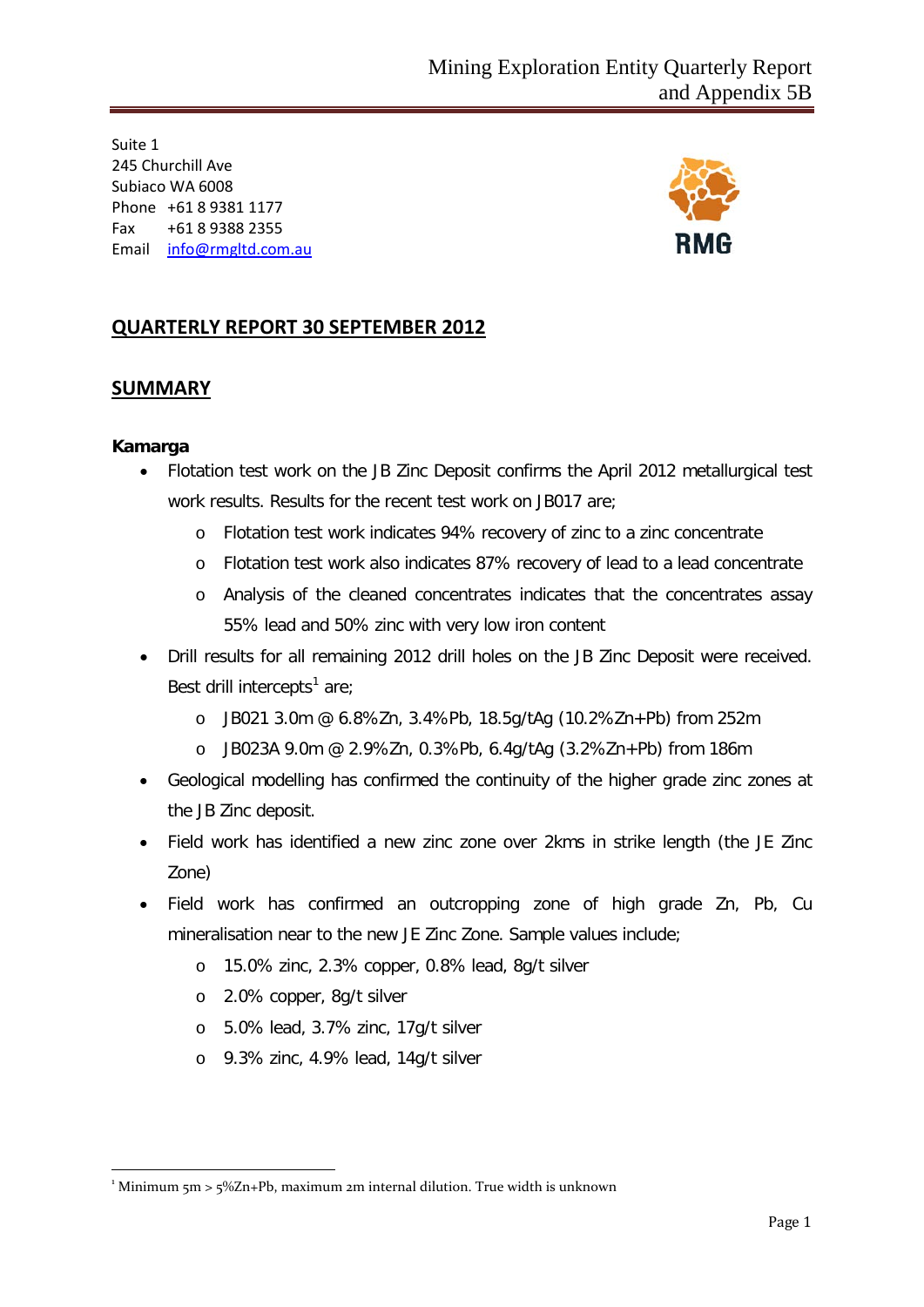### **Kamarga – Queensland (EPM14309)**

 $\overline{a}$ 

The Kamarga Project is located 20kms southeast of the world class Century Zn-Pb mine in north-west Queensland (Figure 1). Century is the world's second largest producer of zinc concentrate and is scheduled to cease production in [2](#page-1-0)016<sup>2</sup>.

Kamarga was explored during the 1970's and 1980's by several companies including Newmont, CRA, North Mining and MIM. The earlier explorers reported an exploration target<sup>[3](#page-1-1)</sup> of 5-15Mt  $\omega$  5-10% Zn<sup>[4](#page-1-2)</sup>. The Company acquired the Kamarga project from Teck Australia Pty Ltd ("Teck") in April 2011. The Company has confirmed that the zinc mineralisation at the JB Zincv Zone extends for a minimum of 600m along strike and is still open to the southwest. Historical drilling has intersected zinc mineralisation for a further 1,000m to the southwest.

The Company has an exclusive right to earn up to 100% of the Kamarga zinc project from Teck subject to certain back-in rights (see ASX release dated March 18, 2011).



**Figure 1 Kamarga Project location**

<span id="page-1-2"></span><sup>4</sup> The conceptual size of the target is referenced in Jones et al, 1999; The Kamarga Deposit. In Mineral Deposits: Processes to Processing, Stanley et al (eds). pp873-876

<span id="page-1-0"></span><sup>&</sup>lt;sup>2</sup> http://www.mmg.com/en/Our-Operations/Mining-operations/Century/Mine-closureplanning.aspx

<span id="page-1-1"></span><sup>&</sup>lt;sup>3</sup> The potential quantity and grade is conceptual in nature as there has been insufficient exploration to define a Mineral Resource, and it is uncertain if further exploration will result in the estimation of a Mineral Resource. The information relating to exploration targets should not be misunderstood or misconstrued as an estimate of Mineral Resources or Ore Reserves.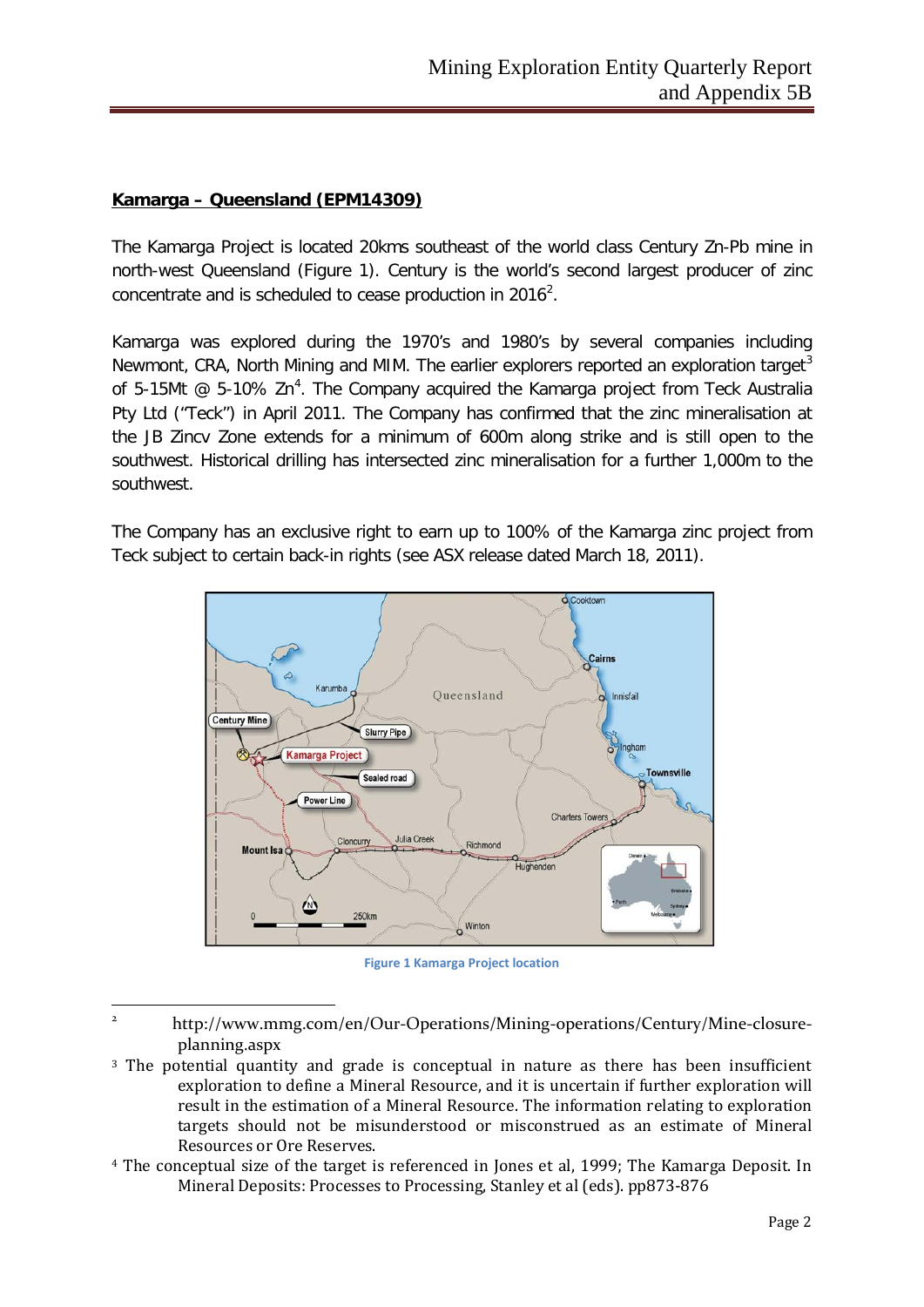### **Metallurgical Test Work**

JB017 was collared near a historic drill hole (KD19) and drilled with HQ size core to obtain mineralised core for metallurgical test work. This hole is approximately 100m along strike from JB007, the drill hole used for the previous metallurgical test work reported 2 April 2012.

The JB017 drill hole successfully intersected 129m @ 2.1%Zn+Pb from 153.5m downhole. The metallurgical test work is proposed to achieve two objectives;

- 1. To repeat the outstanding flotation results reported from hole JB007 (2 April 2012)
- 2. To review the efficacy of sorting the crushed material by density contrast (HLS test work).

For the flotation test work the coarse crush (<25mm) material from 0.5 metre intervals of ¼ HQ core for the following intervals were purged with nitrogen and vacuum sealed by ALS in Townsville before being despatched to ALS-AMMTEC in Perth.

| $\bullet$ 249-251 m                          | $2m@$ 1.3g/tAg | 1.5%Fe | 0.24%Pb | 3.09%Zn |
|----------------------------------------------|----------------|--------|---------|---------|
| $\bullet$ 263-267m                           | $4m@$ 2.6g/tAg | 2.6%Fe | 0.80%Pb | 5.71%7n |
| • 278.5-282.5m 4m $\textcircled{a}$ 1.2g/tAg |                | 2.2%Fe | 2.04%Pb | 4.22%7n |

The crush samples were then combined to a single composite assaying 4.4%Zn, 1.0%Pb, 2.1%Fe, 1.8g/tAg.

The composite sample was then ground to 80% passing 75 micron and subjected to sequential float of the lead and then zinc in a rougher concentrate followed by a single stage of cleaning into a cleaned concentrate. There has not been any work to assess optimal grind size or reagent concentration.

The flotation test work has now been completed and whilst a final report is awaited from ALS-AMMTEC the results (Table 1) confirm the flotation results reported in ASX Release of 2 April 2012.

- Flotation test work indicates 94.3% recovery of zinc to a zinc cleaned concentrate
- Flotation test work also indicates 87.4% recovery of lead to a lead cleaned concentrate
- Analysis of the cleaned concentrates indicates that the cleaned concentrates assay 55.4% lead and 50.1% zinc with very low iron content

The results of the HLS test work are still awaited.

Results of the assay analyses from the concentrates from the JB007 metallurgical test work completed in April 2012 are also available (Table 2). These results demonstrate that there is very low arsenic (As), cadmium (Cd) and mercury (Hg) levels that are well below any import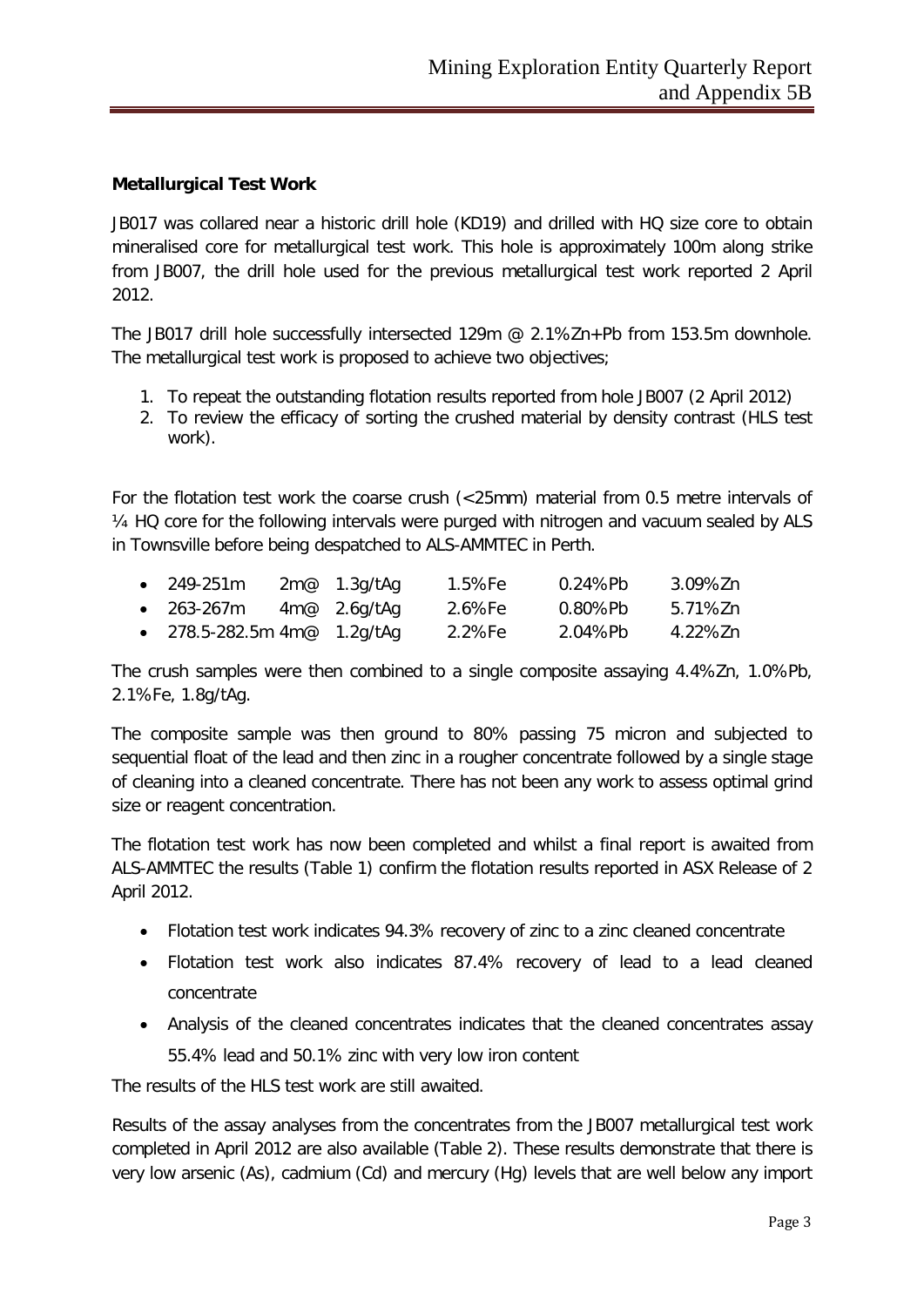levels imposed by Asia smelters to accept the concentrates. These results continue to support the Company's belief that these concentrates are well suited as a premium product for blending at the smelter.

The new test work results are exciting and justify the Company's belief the carbonate hosted Kamarga mineralisation may be amenable to very high zinc and lead recoveries and produce low iron, premium zinc and lead concentrates.

Low-iron high zinc grade concentrates are becoming scarce in the zinc smelter market as a result of the closure of several Irish mines and the impending closure of Canadian and Australian zinc mines. The Company is confident a new source of premium zinc and lead concentrate will be of great interest to various zinc smelting groups.

|                     |                 | <b>Concentrate Grade</b> |      |     |       |
|---------------------|-----------------|--------------------------|------|-----|-------|
|                     | <b>Recovery</b> | Pb%                      | Zn%  | Fe% | Agg/t |
| <b>Lead Results</b> |                 |                          |      |     |       |
|                     |                 |                          |      |     |       |
| Lead Concentrate    | 87.4            | 55.4                     | 2.4  | 2.3 | 37    |
|                     |                 |                          |      |     |       |
| <b>Zinc Results</b> |                 |                          |      |     |       |
|                     |                 |                          |      |     |       |
| Zinc Concentrate    | 94.3            | 0.6                      | 50.1 | 6.5 |       |

**Table 1 Results of September 2012 flotation test work**

| Element                | Unit | <b>Pb Cleaner</b><br>Con | Zn Cleaner<br>Con |
|------------------------|------|--------------------------|-------------------|
| As                     | ppm  | 496                      | 164               |
| Bi                     | ppm  | $25$                     | 31                |
| Cd                     | ppm  | 45                       | 1237              |
| Co                     | ppm  | 25                       | 25                |
| Ge                     | ppm  | 8                        | 3                 |
| Hg                     | ppm  | 0.1                      | 1.7               |
| Mn                     | ppm  | 140                      | 219               |
| Ni                     | ppm  | 42                       | 311               |
| Sb                     | ppm  | 86                       | 22                |
| F                      | ppm  | 180                      | 78                |
| $\mathsf{C}\mathsf{I}$ | ppm  | 840                      | 256               |
| Pb                     | %    | 60.3                     | 0.4               |
| Zn                     | $\%$ | 1.6                      | 55.6              |
| Cu                     | ppm  | 794                      | 797               |
| S                      | %    | 17                       | 31                |
| Fe                     | %    | 6.4                      | 4.2               |
| Ag                     | ppm  | 81                       | 12                |

**Table 2 Concentrations of a number of elements in the final cleaned concentrates from JB007**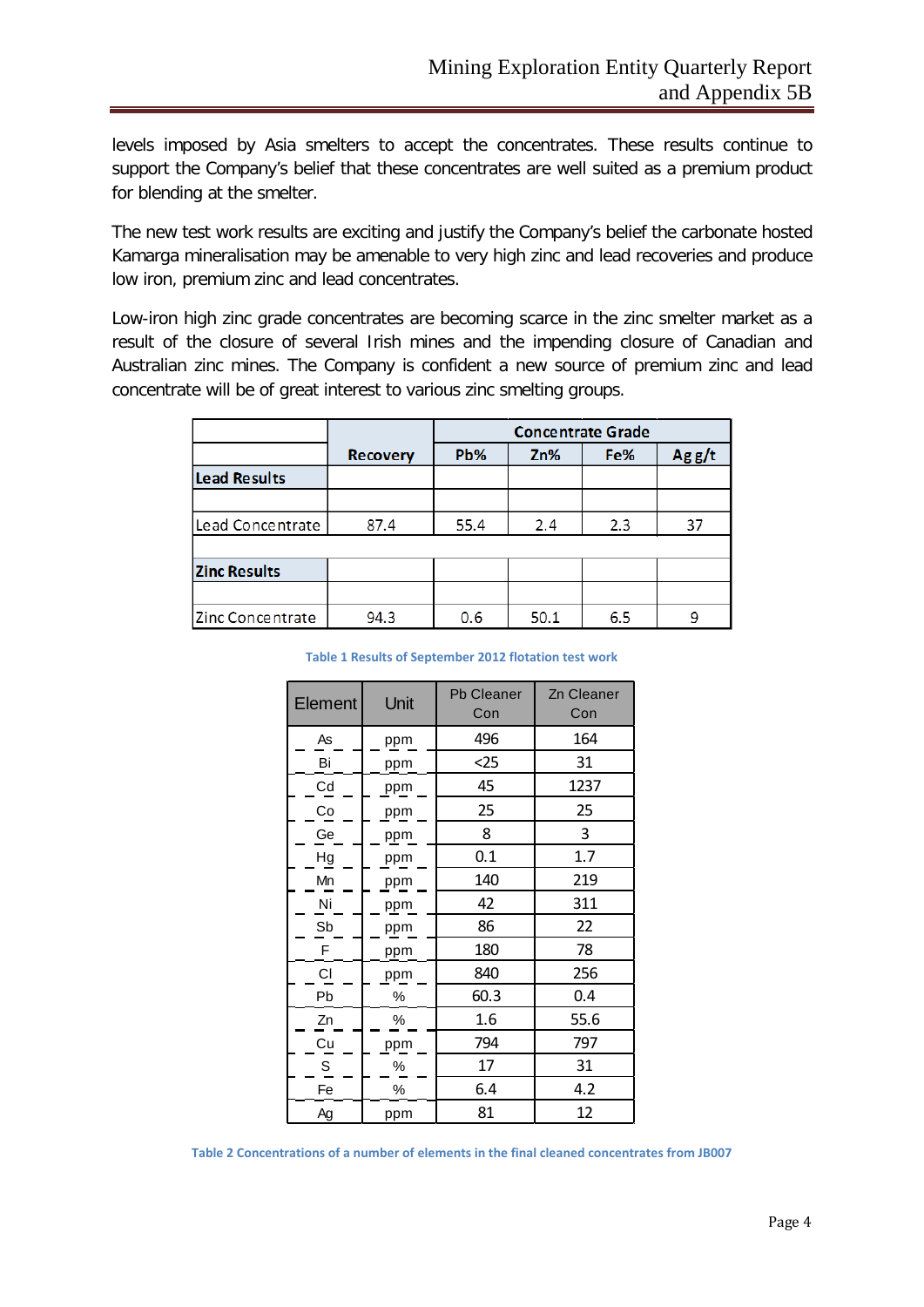### **JB Infill Drill Holes**

Six diamond drill holes were drilled in 2012 and all results have now been reported (ASX Release of 14 September 2012). The drill results are consistent with previous drilling by RMG of the JB Zinc Zone, with thick intersections (80-129m thick) of low grade zinc mineralisation within which are higher grade zones over a width of 110 metres.

Table 2 presents all the drill results (as released on 14 September 2012) from the 2012 drilling, and Figure 3 shows all the collar locations in plan view on local geology.

| Drill Hole ID | From  | To    | Width | Zn%  | Pb%  | Ag(g/t) |
|---------------|-------|-------|-------|------|------|---------|
| JB017         | 153.5 | 155.5 | 2.0   | 3.34 | 0.14 | 3.5     |
|               | 173.0 | 175.0 | 2.0   | 3.09 | 0.05 | 1.7     |
|               | 187.0 | 193.5 | 6.5   | 4.82 | 1.03 | 1.3     |
|               | 201.5 | 208.5 | 7.0   | 2.98 | 0.96 | 3.7     |
|               | 220.5 | 228.0 | 7.5   | 4.52 | 0.14 | 2.7     |
|               | 236.5 | 238.5 | 2.0   | 4.24 | 0.16 | 3.3     |
|               | 242.5 | 246.0 | 3.5   | 3.90 | 0.08 | 2.2     |
|               | 249.0 | 251.0 | 2.0   | 3.09 | 0.24 | 1.3     |
|               | 263.0 | 267.0 | 4.0   | 5.71 | 0.80 | 2.6     |
|               | 278.5 | 282.5 | 4.0   | 4.22 | 2.04 | 1.2     |
|               |       |       |       |      |      |         |
| <b>JB018</b>  | 125.0 | 130.0 | 5.0   | 3.84 | 0.06 | 1.6     |
|               | 152.0 | 154.0 | 2.0   | 4.21 | 0.39 | 1.2     |
|               | 171.0 | 173.0 | 2.0   | 4.96 | 0.93 | 1.8     |
|               | 176.0 | 184.0 | 8.0   | 3.79 | 0.14 | 2.7     |
|               | 196.0 | 198.0 | 2.0   | 4.29 | 1.24 | 5.3     |
|               | 210.0 | 213.0 | 3.0   | 6.34 | 0.22 | 3.0     |
|               | 221.0 | 223.0 | 2.0   | 3.83 | 2.84 | 5.6     |
|               |       |       |       |      |      |         |
| JB019         | 232.0 | 234.0 | 2.0   | 4.53 | 0.01 | 3.1     |
|               | 242.0 | 247.0 | 5.0   | 4.94 | 0.09 | 3.2     |
|               |       |       |       |      |      |         |
| <b>JB020A</b> | 206.0 | 208.0 | 2.0   | 8.70 | 2.86 | 9.1     |
|               | 238.0 | 250.0 | 12.0  | 2.48 | 0.24 | 2.0     |
|               | 256.0 | 266.0 | 10.0  | 3.65 | 0.26 | 1.7     |
|               | 287.0 | 293.0 | 6.0   | 3.59 | 0.28 | 3.2     |
|               | 296.0 | 303.0 | 7.0   | 4.02 | 0.39 | 3.9     |
|               |       |       |       |      |      |         |
| JB021         | 252.0 | 255.0 | 3.0   | 6.79 | 3.39 | 18.5    |
|               |       |       |       |      |      |         |
| <b>JB022</b>  | nsi   |       |       |      |      |         |
|               |       |       |       |      |      |         |
| <b>JB023A</b> | 186.0 | 195.0 | 9.0   | 2.93 | 0.30 | 6.4     |

**Table 3 List of all drill intercepts from 2012 drilling**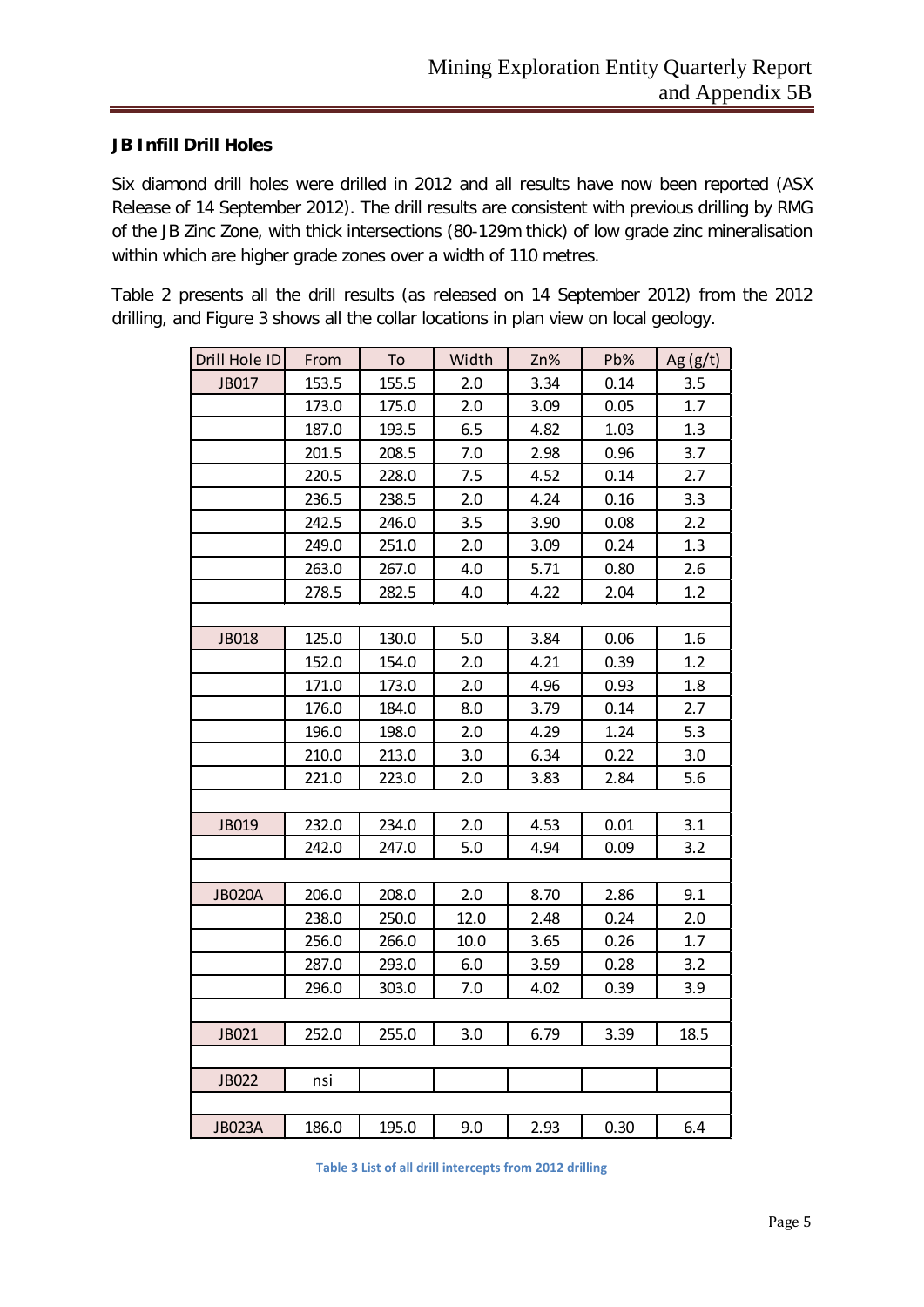

**Figure 2 Plan of Kamarga drilling**

The significance of the multiple higher grade mineralised zones can be demonstrated by viewing Figure 3. Figure 3 is an interpretation of the continuity of the higher grade zinc zones (2m  $\omega > 3\%$ Zn) within the lower grade zinc envelope at the JB Zinc Zone.



**Figure 3 Interpretation of higher grade zinc zones at JB Zinc Zone**

Now all results have been received the Company will undertake a resource estimate for the first 600m strike length of the JB mineralisation.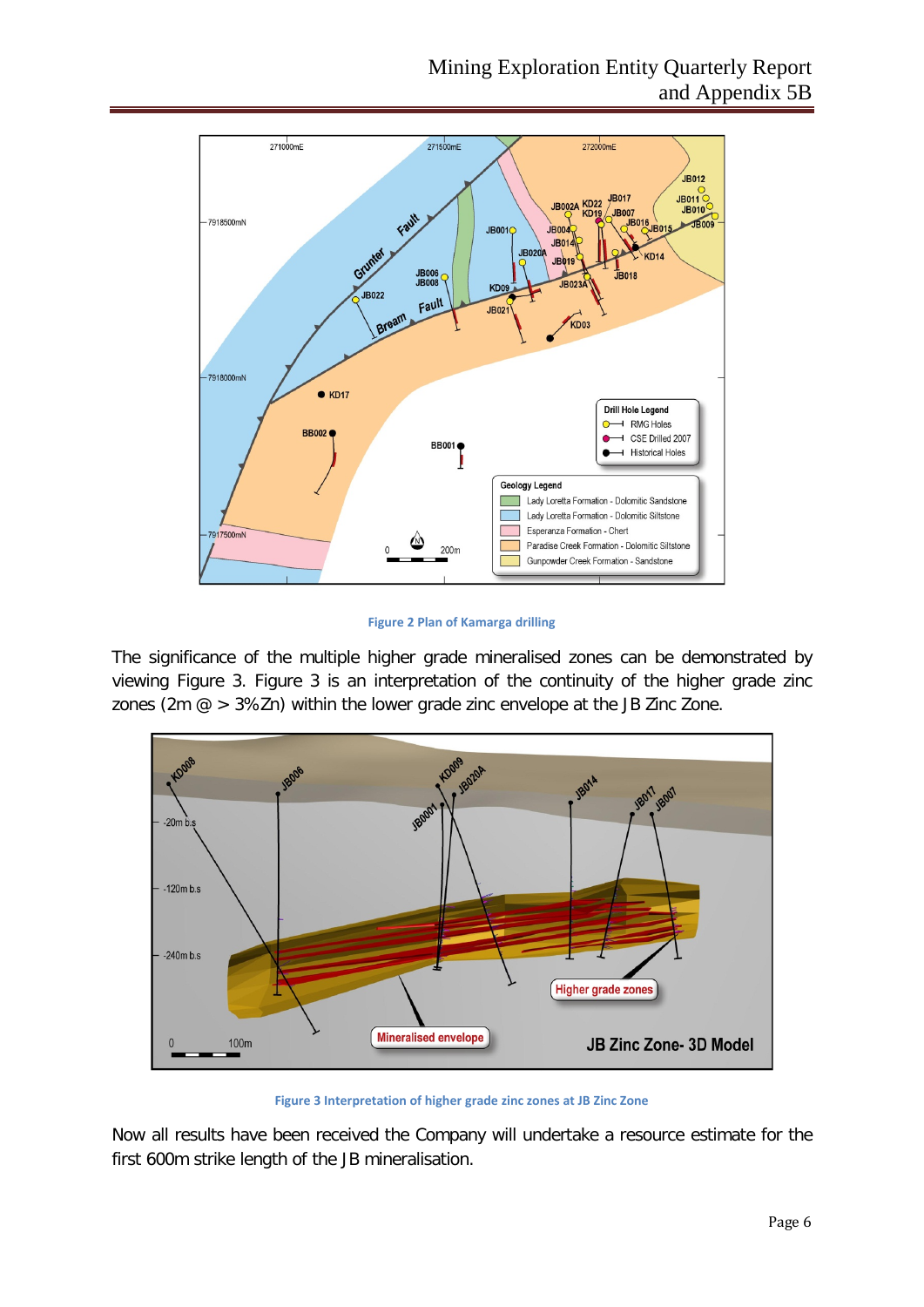### **New Field Work**

RMG geologists have continued to undertake field work at Kamarga. Field work along the corridor of a proposed new fault zone (Dhufish Fault) has confirmed the location of the fault and identified a number of lead-zinc-copper mineralised zones in several different host rocks. Figure 4 shows the location of rock chip samples<sup>[5](#page-6-0)</sup> and the location of the proposed new fault zone, the Dhufish Fault. ASX release of 11 October 2012 reported all assays of the new rock chip samples collected by the RMG geologists.



**Figure 4 Location of RMG rock chips and assays >1%Zn, 1%Pb, 1%Cu**

The mapping and rock chip sampling by RMG and the compilation of previous explorer's soil sampling has resulted in the confirmation of two new mineralised zones, the Upper Mineralised Dolomite Zone and the JE Zinc Zone.

### **The Upper Mineralised Dolomite Zone**

The rock chip sampling and mapping has identified a 1 kilometre long stratabound zone of high grade zinc, lead, copper, silver mineralisation in outcrop within the upper portion of the Paradise Creek Formation.

<span id="page-6-0"></span> $\overline{a}$ <sup>5</sup> At each outcrop a geologist has used a hammer to collect several portions of rocks totalling around 3kgs of material from an area of approximately 2sq.metres. The samples have been despatched to ALS laboratories for the entire sample to be pulverised and an aliquot digested by 4-acid digest and analysed by ICP-OES method.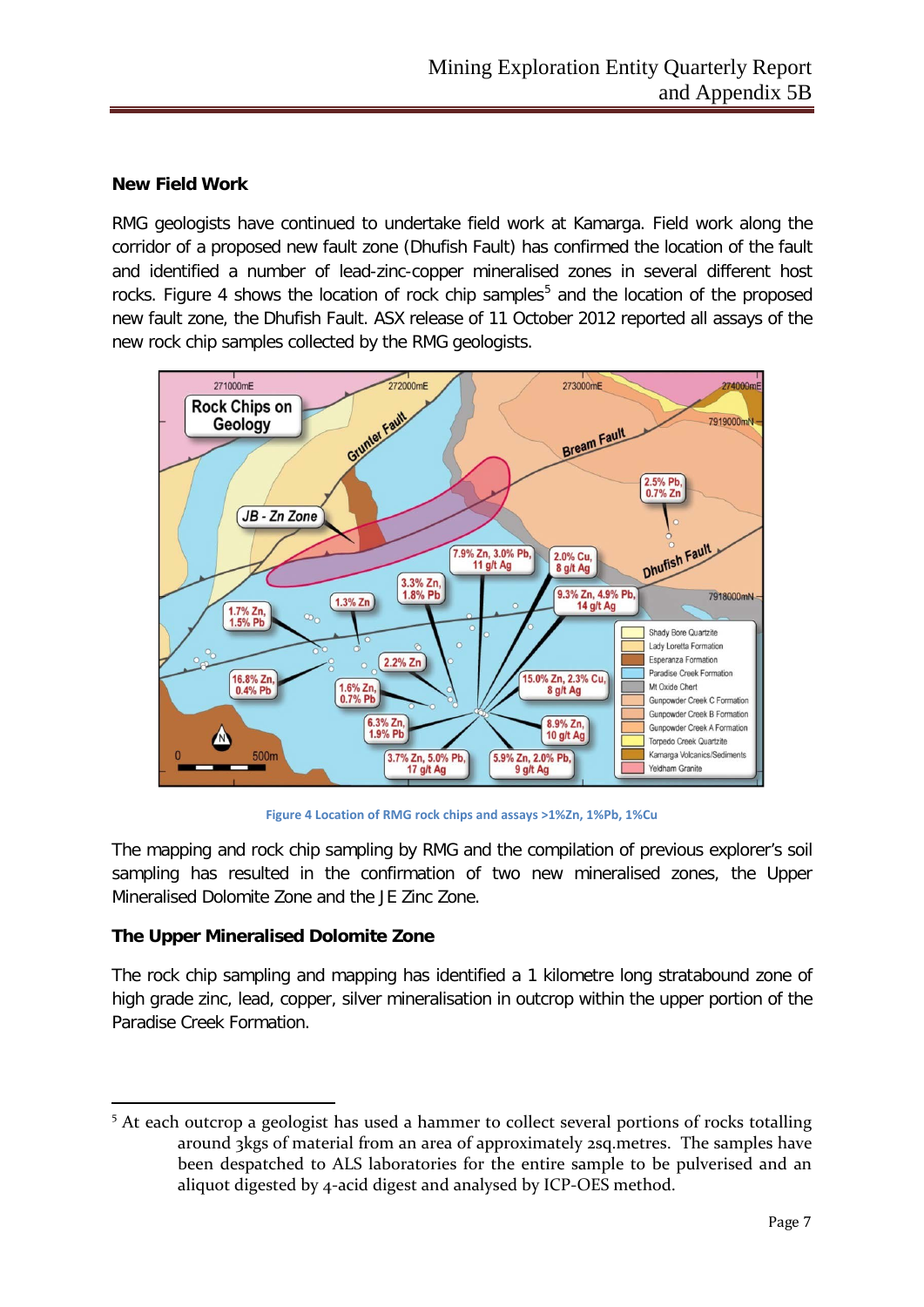This zone of mineralisation is hosted by stromatolitic dolomites (similar to the JB mineralisation) and is characterised by visible sulphides (galena) at surface.

Rock chip samples from this zone include:

- o 15.0% zinc, 2.3% copper, 0.8% lead, 8g/t silver
- o 2.0% copper, 8g/t silver
- o 5.0% lead, 3.7% zinc, 17g/t silver
- o 9.3% zinc, 4.9% lead, 14g/t silver

The Upper Mineralised Dolomite zone represents a significant exploration target for future exploration activities. In particular, where the Dhufish Fault zone intersects this Upper Mineralised Dolomite is of great interest.

### **JE Zinc Zone**

The RMG sampling and mapping has also identified a large area of gossanous siltstones with significant lead grades (for example, sample LMD007 with 2.5%Pb). This zone of outcropping lead mineralisation is hosted by the Gunpowder Creek C Member (which is also the host unit to the JB Zinc Zone) is coincident with a strong soil lead anomaly. A gridded image of the lead assays from the Newmont soil sampling programme is presented in Figure 5. This zone is termed the JE Zinc Zone (see Figure 5 for a location plan).

A comparison of the new JE Zinc Zone surface mineralisation characteristics with the JB Zinc Zone mineralisation is presented in Table 3. Based on this comparison, the new JE Zinc Zone is a larger and stronger mineralised system.

The primary sulphide mineralisation within the JE Zinc Zone has never been drilled in proximity to the Dhufish Fault, and presents as a new exploration target over 2km in length.

| <b>New JE Zone</b>                                            | <b>JB Zone</b>                                                   |
|---------------------------------------------------------------|------------------------------------------------------------------|
| An RC hole drilled by MIM <sup>6</sup> in 1991 (BB225) on the | Newmont drilled percussion hole (KP02) in                        |
| surface expression of the JE Zone intersected 52m @           | 1973 <sup>7</sup> on the surface expression of the JB Zone       |
| 1%Pb, 0.1%Zn from 6m downhole                                 | intersected 21m @ 0.2%Pb, 0.2%Zn from 1.5m<br>downhole           |
| Peak value in the BB225 drill hole is 2m @ 7.9%Pb             | Peak value in the KP02 drill hole is 1.5m @<br>0.5%Pb            |
| Peak value in the soil samples is 9000ppm Pb                  | Peak value in the soil samples is 4800ppm Pb                     |
| Area of lead soil anomaly is 0.14sq km                        | Area of lead soil anomaly is 0.03sq km                           |
| Primary zone not drilled                                      | Exploration Target of 5-15 million tonnes @ 5-<br>$10\%$ Zn $^8$ |

**Table 4 Comparison of JB and JE zinc anomalies**

<span id="page-7-0"></span> $^6$  Mt Isa Mines. EPM7050 Annual Report Sept 1991<br><sup>7</sup> Newmont. A to P1236M Annual Report Jan 1974

<span id="page-7-2"></span><span id="page-7-1"></span> $8$  The potential quantity and grade is conceptual in nature as there has been insufficient exploration to define a Mineral Resource, and it is uncertain if further exploration will result in the estimation of a Mineral Resource. The information relating to exploration targets should not be misunderstood or misconstrued as an estimate of Mineral Resources or Ore Reserves. The conceptual size of the target is referenced in Jones et al, 1999; The Kamarga Deposit. In Mineral Deposits: Processes to Processing, Stanley et al (eds). pp873-876.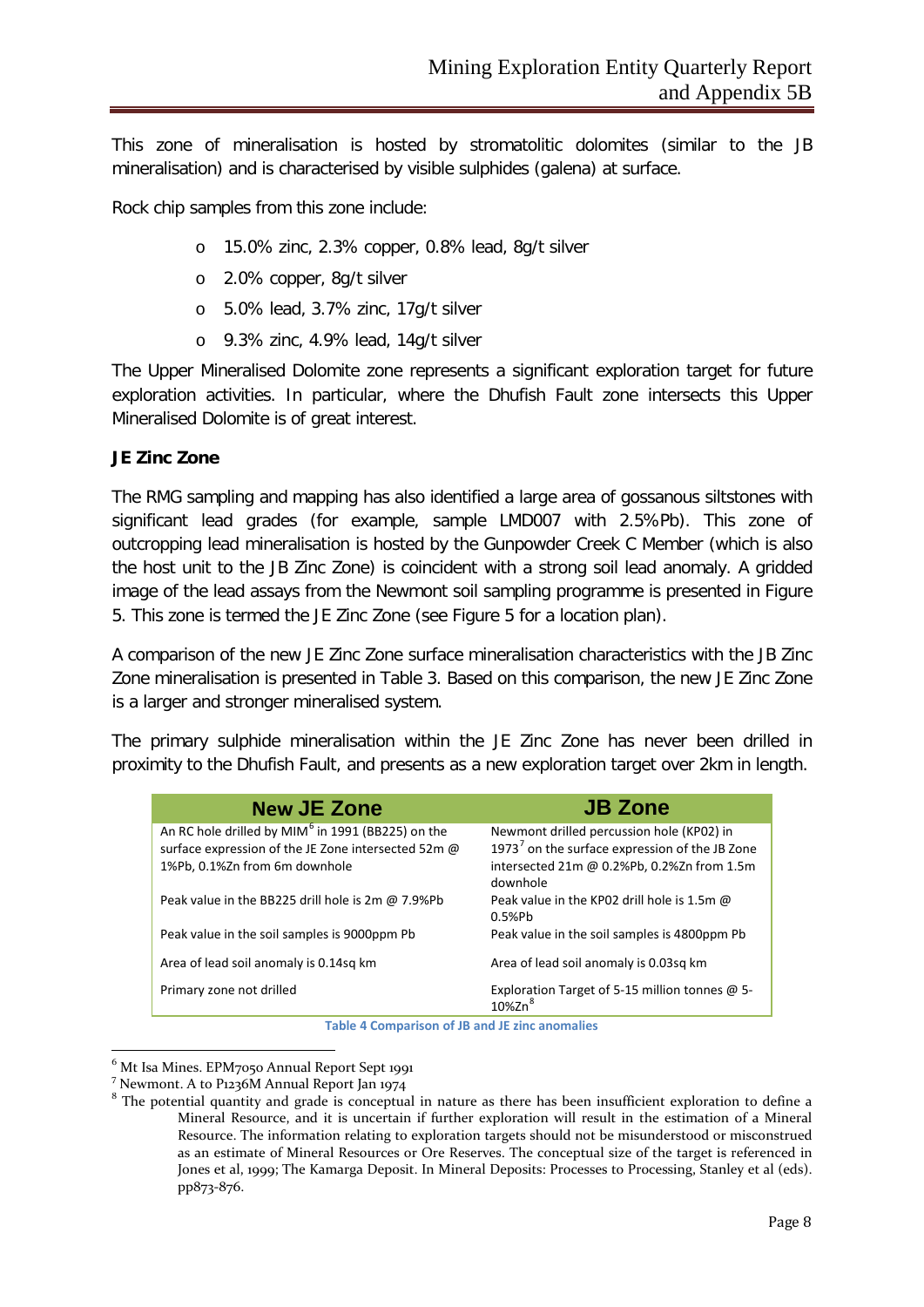

**Figure 5 Location of JE Zinc Zone**

## **McLeans Creek - Tasmania (EL17/2003, ML 20/2001)**

The McLeans Project is located near Zeehan (see Figure 6) within the world–class base metal province of western Tasmania in near proximity to Roseberry (Cu-Pb-Zn-Ag-Au), Renison (Sn), and Mt Lyell (Cu) mines.



**Figure 6 Location of McLeans Creek Project**

The drilling by RMG has demonstrated that the high grade silver-lead-zinc mineralisation is hosted within a mineralised shale unit that extends over a minimum of 500m and continues along strike. The geology is providing encouragement that the mineralised shale unit is a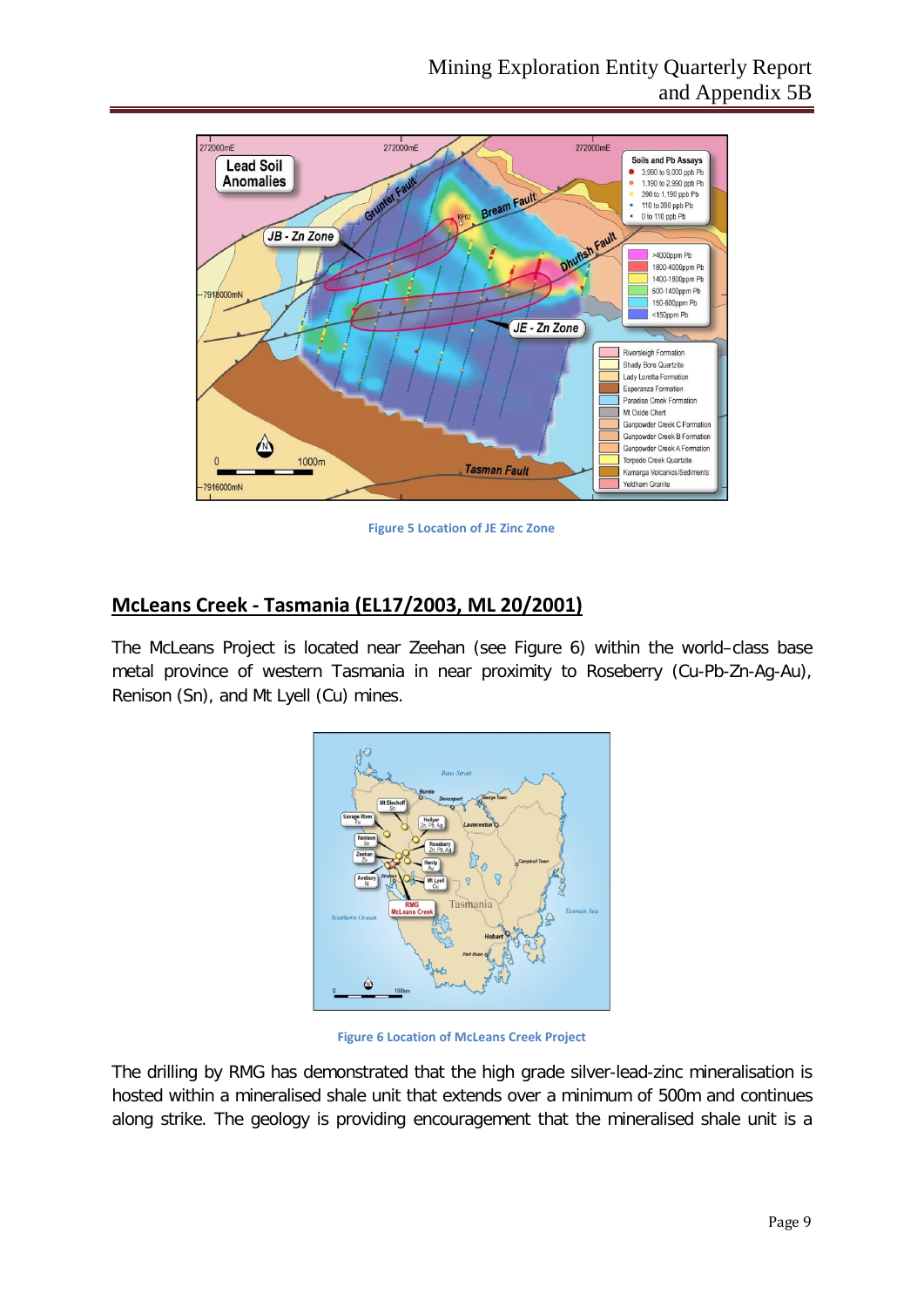fertile environment for Proterozoic stratiform shale hosted Zn-Pb mineralisation as originally proposed by CRA (now RioTinto Ltd) in 1[9](#page-9-0)92 $^{\circ}$ .

There has not been any activity on this project this quarter.

### **Forward Programs**

### **Kamarga**

The Company is concluding a resource estimate for a portion of the JB mineralisation. Further field work on the zinc and copper prospects is scheduled for this quarter.

Metallurgical test work is also nearing completion and results should be available in the next quarter.

### **Zeehan**

Compilation of all drill results and the heli-borne EM data to generate the next set of silver lead zinc targets prior to the next available drilling season in summer 2012-2013.

### **Corporate and Finance**

The Company had \$531,000 in cash and bank deposits at the end of the quarter.

The Company is engaged in discussions with potential partners for the Kamarga Project which will provide funding to advance the project to its next stage of development.

To limit expenses in the short term and whilst discussions proceed with interested funding parties, Board members and senior management have in all cases either completely cut or substantially reduced fees and salaries.

**Fnds** 

1

For further information please contact:

Mr Robert Kirtlan or Mr Peter Rolley +61 8 9381 1177

<span id="page-9-0"></span><sup>&</sup>lt;sup>9</sup> Annual Exploration Report for EL28/88 by R. Parkinson for CRA. MRT Report number 92-3398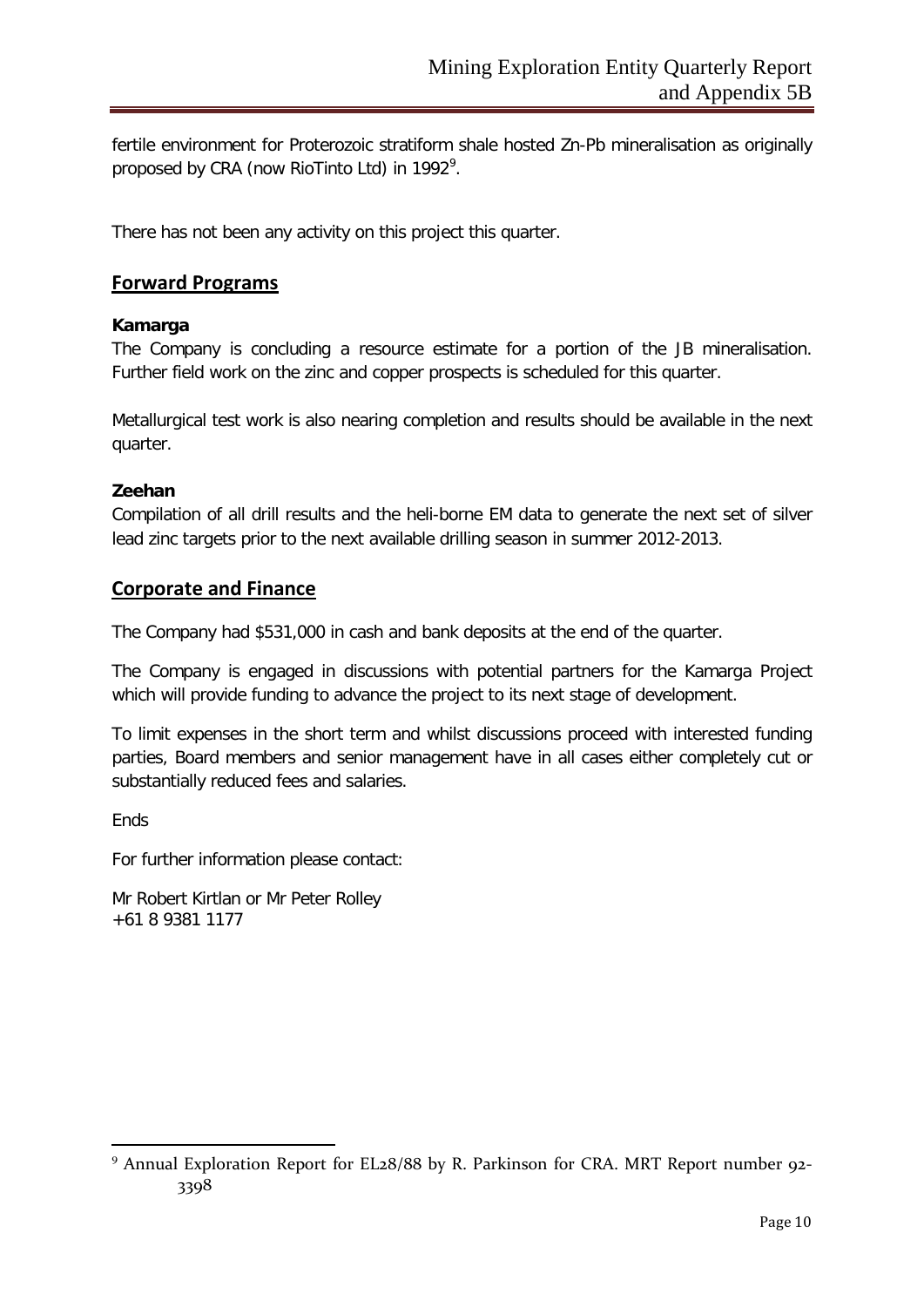#### *Competent Persons Statement*

*The information in this report that relates to Exploration Target and Exploration Results is based on information compiled and reviewed by Peter Rolley, who is a Member of The Australian Institute of Geoscientists. Mr Rolley is self-employed and provides consulting services to RMG Ltd.*

*Peter Rolley has sufficient experience which is relevant to the style of mineralisation and type of deposit under consideration and to the activity which he is undertaking to qualify as a Competent Person as defined in the 2004 Edition of the 'Australasian Code for Reporting of Exploration Results, Mineral Resources and Ore Reserves'. Peter Rolley consents to the inclusion in the report of the matters based on this information in the form and context in which it appears.*

*Kamarga Note: Intervals presented are downhole. True widths are unknown. All samples are from NQ diamond drill core, sawn in half, from intervals of 1.0m in length. Drill core recovery from all sampled intervals is >95%. Drill holes are surveyed down hole by Eastman camera and drill core has been oriented where possible. Sample preparation undertaken by Bureau Veritas (AMDEL) in Mount Isa and chemical analysis by Bureau Veritas (AMDEL) in Adelaide. Elements determined by 4-acid digest and ICP-OES finish. QA/QC includes blanks and standards provided by Geostats Pty Ltd. Collars have been located by hand held GPS and reported in WGS84 Zone 54S.*

*Zeehan Note: Intervals presented are downhole. True widths are unknown. All samples are from HQ diamond drill core, sawn in half, from intervals of varying length to a maximum of 1.0m. Drill core recovery from all sampled intervals is highly variable. Drill holes are surveyed down hole by Eastman camera. No drill core was able to be oriented. Sample preparation undertaken by ALS-Chemex (ALS) in Burnie, Tasmania and chemical analysis by ALS in Townsville. Elements determined by 4-acid digest and ICP-OES finish. QA/QC includes blanks and standards provided by Geostats Pty Ltd. Collars have been located by hand held GPS and reported in WGS84 Zone 55S.*

### *Forward Looking Statements*

*This document may include forward looking statements. Forward looking statements include, but are not necessarily limited to, statements concerning RMG Limited's planned exploration programme and other statements that are not historic facts. When used in this document, the words such as "could", "indicates", "plan", "estimate", "expect", "intend", "may", "potential", "should" and similar expressions are forward looking statements. Such statements involve risks and uncertainties, and no assurances can be provided that actual results or work completed will be consistent with these forward looking statements.*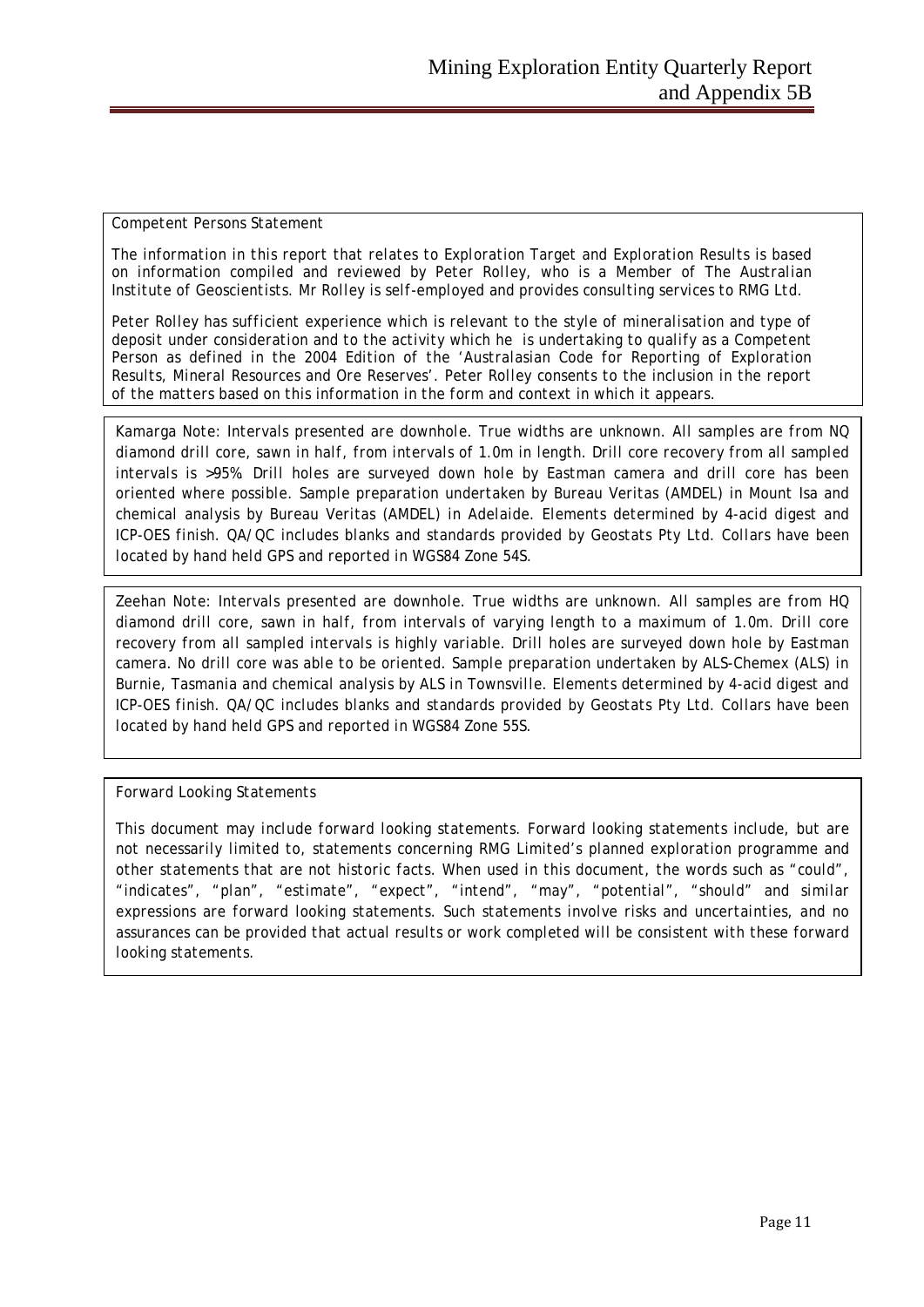*Rule 5.3*

# **Appendix 5B**

# **Mining exploration entity quarterly report**

Introduced 01/07/96 Origin Appendix 8 Amended 01/07/97, 01/07/98, 30/09/01, 01/06/10, 17/12/10

### Name of entity

### RMG LIMITED

51 065 832 377 30 September 2012

ABN Quarter ended ("current quarter")

## **Consolidated statement of cash flows**

|            |                                                                                                                                                                                                                                                      | Current quarter   | Year to date      |
|------------|------------------------------------------------------------------------------------------------------------------------------------------------------------------------------------------------------------------------------------------------------|-------------------|-------------------|
|            | Cash flows related to operating activities                                                                                                                                                                                                           | $A'$ ooo          | $(3$ months)      |
|            |                                                                                                                                                                                                                                                      |                   | $A'$ 000          |
| 1.1        | Receipts from product sales and related<br>debtors                                                                                                                                                                                                   | $\Omega$          | $\overline{0}$    |
| 1,2        | Payments for $(a)$ exploration &<br>evaluation                                                                                                                                                                                                       | (997)             | (997)             |
|            | development<br>(b)                                                                                                                                                                                                                                   |                   |                   |
|            | production<br>(c)                                                                                                                                                                                                                                    |                   |                   |
|            | (d)<br>administration                                                                                                                                                                                                                                | (136)             | (136)             |
| 1.3        | Dividends received                                                                                                                                                                                                                                   |                   |                   |
| 1.4        | Interest and other items of a similar nature<br>received                                                                                                                                                                                             | 4                 | $\overline{4}$    |
| 1.5        | Interest and other costs of finance paid                                                                                                                                                                                                             | $\left( 1\right)$ | $\left( 1\right)$ |
| 1.6        | Income taxes paid                                                                                                                                                                                                                                    |                   |                   |
| 1.7        | Other (provide details if material)                                                                                                                                                                                                                  |                   |                   |
|            |                                                                                                                                                                                                                                                      |                   |                   |
|            | <b>Net Operating Cash Flows</b>                                                                                                                                                                                                                      | (1, 130)          | (1,130)           |
| 1.8<br>1.9 | Cash flows related to investing activities<br>Payment for purchases of: (a) prospects<br>equity investments<br>(b)<br>other fixed assets<br>(c)<br>Proceeds from sale of:<br>(a) prospects<br>equity investments<br>(b)<br>other fixed assets<br>(c) | (17)              | (17)              |
| 1.10       | Loans to other entities                                                                                                                                                                                                                              |                   |                   |
| 1.11       | Loans repaid by other entities                                                                                                                                                                                                                       |                   |                   |
| 1.12       | Other (provide details if material)                                                                                                                                                                                                                  |                   |                   |
|            | Net investing cash flows                                                                                                                                                                                                                             | (17)              | (17)              |
| 1.13       | Total operating and investing cash flows<br>(carried forward)                                                                                                                                                                                        | (1, 147)          | (1, 147)          |

<sup>+</sup> See chapter 19 for defined terms.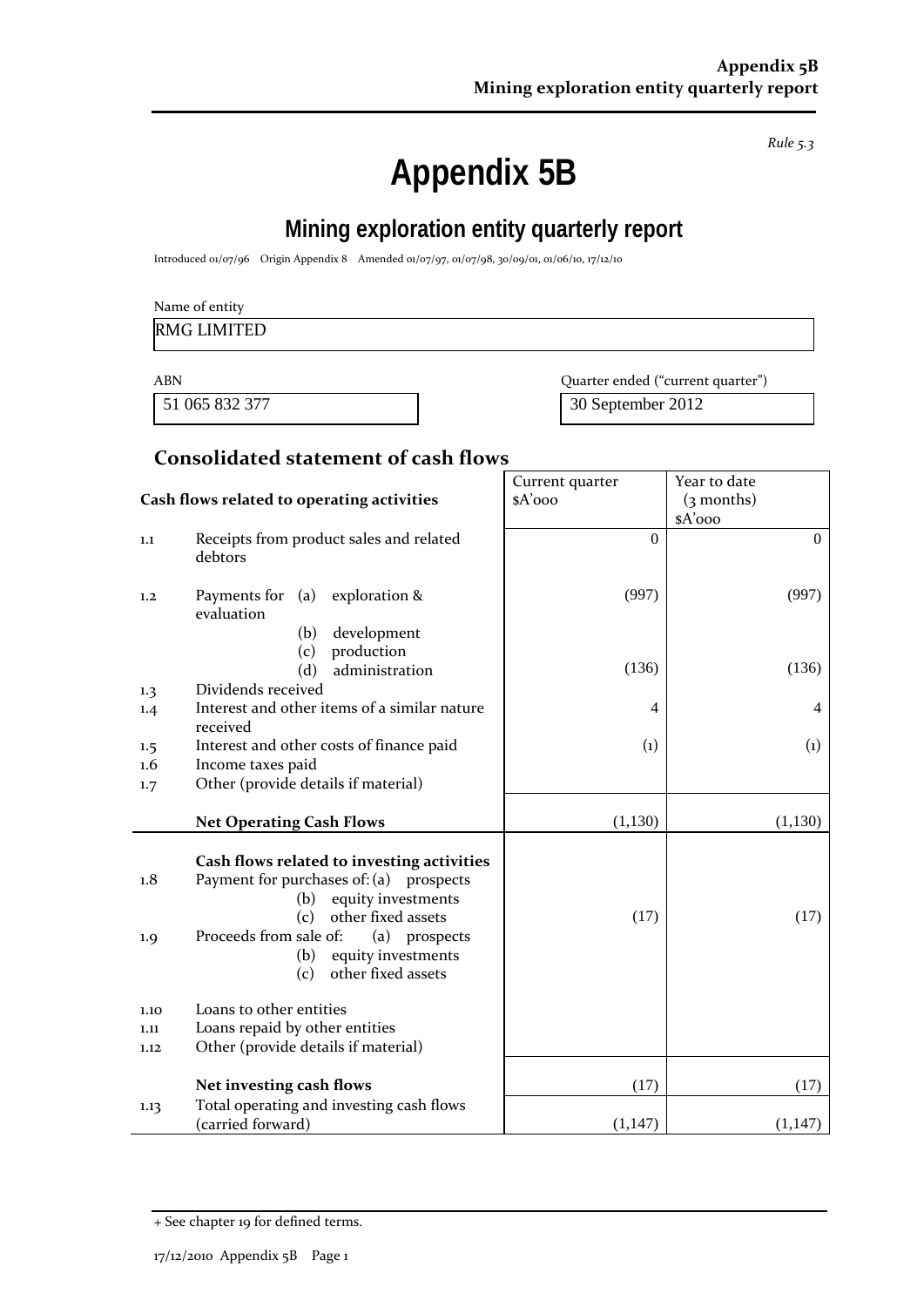| 1.13 | Total operating and investing cash flows      |          |          |
|------|-----------------------------------------------|----------|----------|
|      | (brought forward)                             | (1,147)  | (1,147)  |
|      |                                               |          |          |
|      | Cash flows related to financing activities    |          |          |
| 1.14 | Proceeds from issues of shares, options, etc. | 0        | $\theta$ |
| 1.15 | Proceeds from sale of forfeited shares        |          |          |
| 1.16 | Proceeds from borrowings                      | 1,000    | 1,000    |
| 1.17 | Repayment of borrowings                       |          |          |
| 1.18 | Dividends paid                                |          |          |
| 1.19 | Other (costs of funds raised)                 | $\Omega$ | $\theta$ |
|      | Net financing cash flows                      |          |          |
|      |                                               | 1,000    | 1,000    |
|      |                                               |          |          |
|      | Net increase (decrease) in cash held          | (147)    | (147)    |
|      |                                               |          |          |
| 1.20 | Cash at beginning of quarter/year to date     | 678      | 678      |
| 1,21 | Exchange rate adjustments to item 1.20        |          |          |
| 1.22 | Cash at end of quarter                        |          |          |
|      |                                               | 531      | 531      |

## **Payments to directors of the entity and associates of the directors Payments to related entities of the entity and associates of the related entities**

|      |                                                                  | Current quarter<br>$A'$ ooo |    |
|------|------------------------------------------------------------------|-----------------------------|----|
| 1.23 | Aggregate amount of payments to the parties included in item 1.2 |                             | 60 |
| 1.24 | Aggregate amount of loans to the parties included in item 1.10   |                             |    |
| 1.25 | Explanation necessary for an understanding of the transactions   |                             |    |

1.23 Salaries, directors fees and consultants fees paid to directors and associates of directors

## **Non-cash financing and investing activities**

2.1 Details of financing and investing transactions which have had a material effect on consolidated assets and liabilities but did not involve cash flows

Nil

2.2 Details of outlays made by other entities to establish or increase their share in projects in which the reporting entity has an interest

Nil

<sup>+</sup> See chapter 19 for defined terms.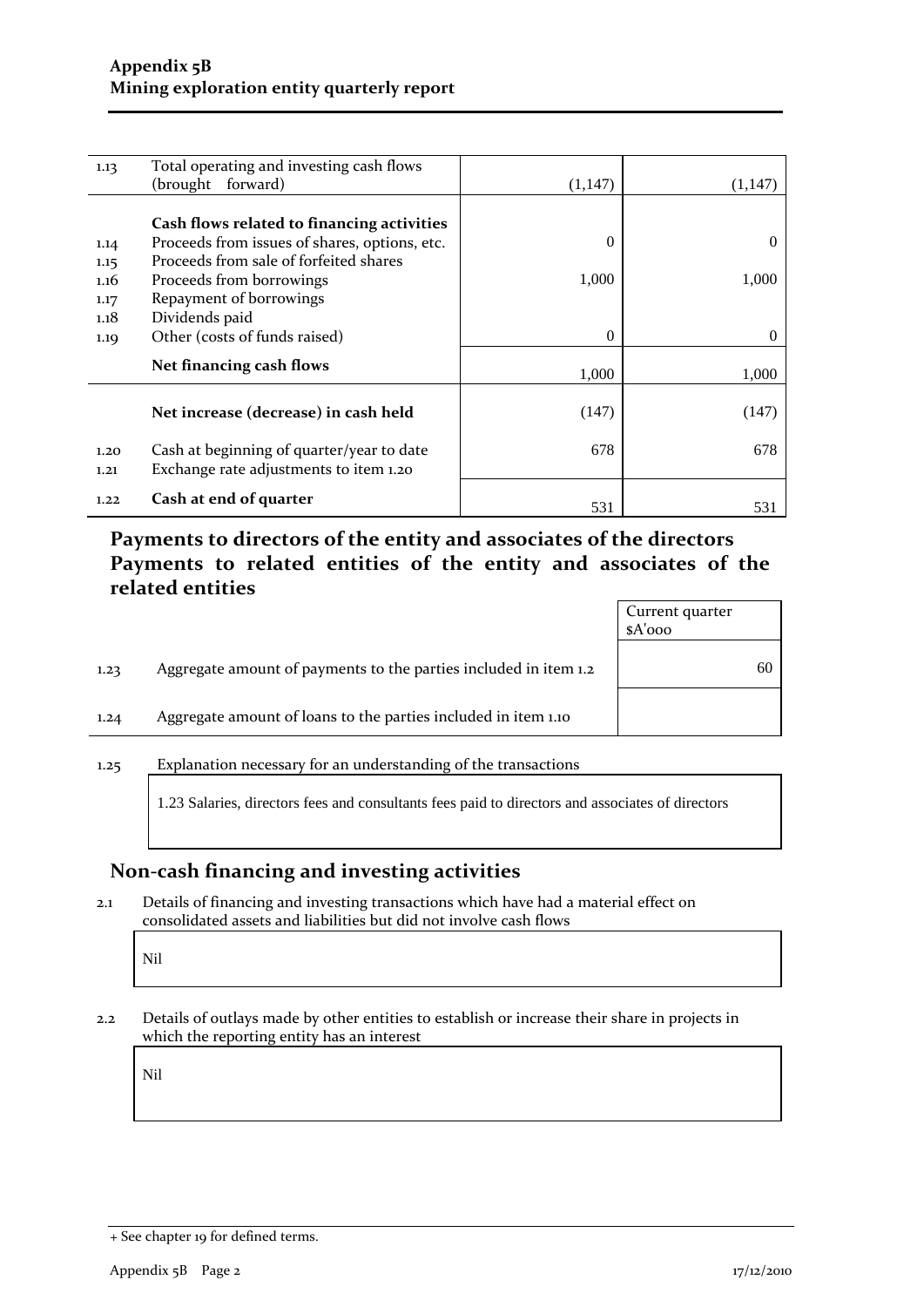## **Financing facilities available**

*Add notes as necessary for an understanding of the position.*

|     |                             | Amount available<br>$A'$ 000 | Amount used<br>$A'$ 000 |
|-----|-----------------------------|------------------------------|-------------------------|
| 3.1 | Loan facilities             |                              |                         |
| 3.2 | Credit standby arrangements |                              |                         |

## **Estimated cash outflows for next quarter**

|     | sochinate a caon o acho no for nent quarter |          |
|-----|---------------------------------------------|----------|
|     |                                             | $A'$ 000 |
| 4.1 | Exploration and evaluation                  | (63)     |
| 4.2 | Development                                 |          |
|     |                                             |          |
| 4.3 | Production                                  |          |
| 4.4 | Administration                              |          |
|     |                                             | (110)    |
|     |                                             |          |
|     | <b>Total</b>                                | (173)    |

# **Reconciliation of cash**

| Reconciliation of cash at the end of the quarter (as<br>shown in the consolidated statement of cash flows)<br>to the related items in the accounts is as follows. |                                           | Current quarter<br>$A'$ 000 | Previous quarter<br>$A'$ 000 |
|-------------------------------------------------------------------------------------------------------------------------------------------------------------------|-------------------------------------------|-----------------------------|------------------------------|
| 5.1                                                                                                                                                               | Cash on hand and at bank                  | 531                         | 679                          |
| 5.2                                                                                                                                                               | Deposits at call                          |                             |                              |
| 5.3                                                                                                                                                               | Bank overdraft                            |                             |                              |
| 5.4                                                                                                                                                               | Other (provide details)                   |                             |                              |
|                                                                                                                                                                   | Total: cash at end of quarter (item 1.22) | 531                         |                              |

## **Changes in interests in mining tenements**

|     |                                                                     | Tenement<br>reference | Nature of interest<br>(note (2)) | Interest at<br>beginning<br>of quarter | Interest at<br>end of<br>quarter |
|-----|---------------------------------------------------------------------|-----------------------|----------------------------------|----------------------------------------|----------------------------------|
| 6.1 | Interests in mining<br>tenements relinquished,<br>reduced or lapsed |                       |                                  |                                        |                                  |
| 6.2 | Interests in mining<br>tenements acquired or<br>increased           |                       |                                  |                                        |                                  |

<sup>+</sup> See chapter 19 for defined terms.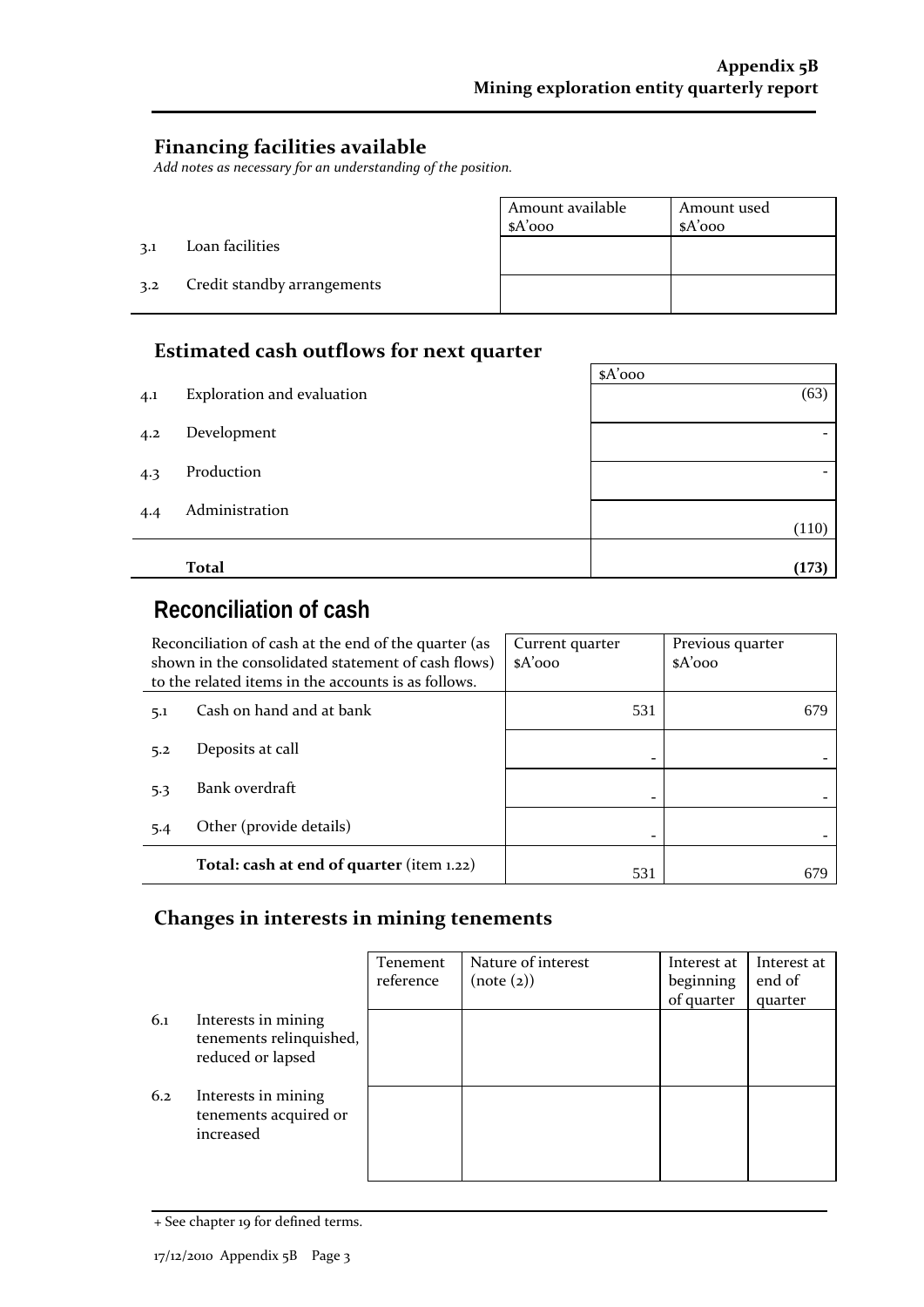## **Issued and quoted securities at end of current quarter**

*Description includes rate of interest and any redemption or conversion rights together with prices and dates.*

|      |                                     | Total         | Number quoted            | Issue price per | Amount paid up    |
|------|-------------------------------------|---------------|--------------------------|-----------------|-------------------|
|      |                                     | number        |                          | security (see   | per security (see |
|      |                                     |               |                          | note 3) (cents) | $note$ 3) (cents) |
| 7.1  | Preference                          |               |                          |                 |                   |
|      | <sup>+</sup> securities             |               |                          |                 |                   |
|      | (description)<br>Changes during     |               |                          |                 |                   |
| 7.2  | quarter                             |               |                          |                 |                   |
|      | (a) Increases                       |               |                          |                 |                   |
|      | through issues                      |               |                          |                 |                   |
|      | (b) Decreases                       |               |                          |                 |                   |
|      | through returns of                  |               |                          |                 |                   |
|      | capital, buy-backs,                 |               |                          |                 |                   |
|      | redemptions                         |               |                          |                 |                   |
| 7.3  | +Ordinary                           |               |                          |                 |                   |
|      | securities                          | 1,375,134,592 | 1,375,134,592            |                 |                   |
|      |                                     |               |                          |                 |                   |
| 7.4  | Changes during                      |               |                          |                 |                   |
|      | quarter<br>(a)                      |               |                          |                 |                   |
|      | Increases<br>through issues         |               |                          |                 |                   |
|      | Decreases<br>(b)                    |               |                          |                 |                   |
|      | through returns of                  |               |                          |                 |                   |
|      | capital, buy-backs                  |               |                          |                 |                   |
| 7.5  | <sup>+</sup> Convertible            | 1,000,000     |                          |                 |                   |
|      | debt securities                     |               |                          |                 |                   |
|      | (description)                       |               |                          |                 |                   |
| 7.6  | Changes during                      |               |                          |                 |                   |
|      | quarter                             |               |                          |                 |                   |
|      | (a) Increases                       | 1,000,000     |                          |                 |                   |
|      | through issues                      |               |                          |                 |                   |
|      | (b) Decreases<br>through securities |               |                          |                 |                   |
|      | matured,                            |               |                          |                 |                   |
|      | converted                           |               |                          |                 |                   |
| 7.7  | <b>Options</b>                      |               |                          | Exercise price  | Expiry date       |
|      | (description and                    | 390,001,000   | 390,001,000              | 2.0 cents       | 30 April 2014     |
|      | conversion factor)                  | 10,000,000    |                          | 2.0 cents       | 01 April 2015     |
|      |                                     | 10,000,000    |                          | 2.0 cents       | 01 April 2017     |
|      |                                     | 80,000,000    |                          | 0.6 cents       | 31 August 2016    |
| 7.8  | <b>Issued during</b>                | 80,000,000    | $\overline{\phantom{0}}$ | 0.6 cents       | 31 August 2016    |
|      | quarter                             |               | -                        |                 |                   |
| 7.9  | <b>Exercised during</b>             |               |                          |                 |                   |
|      | quarter<br><b>Expired during</b>    |               | ÷,                       |                 |                   |
| 7.10 | quarter                             |               |                          |                 |                   |
| 7.11 | <b>Debentures</b>                   |               |                          |                 |                   |
|      | (totals only)                       |               |                          |                 |                   |
| 7.12 | <b>Unsecured notes</b>              |               |                          |                 |                   |
|      | (totals only)                       |               |                          |                 |                   |
|      |                                     |               |                          |                 |                   |

<sup>+</sup> See chapter 19 for defined terms.